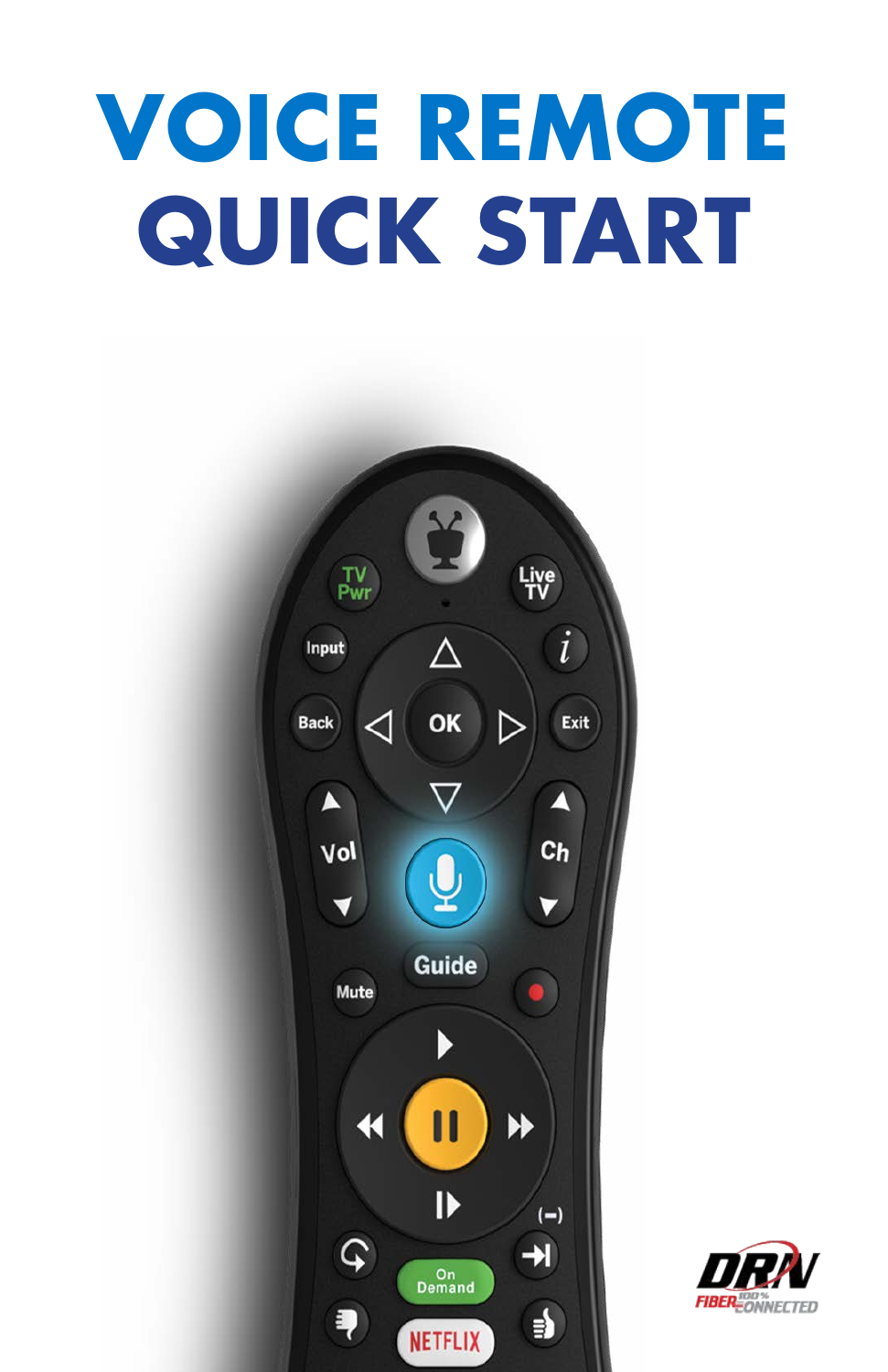## **WELCOME TO YOUR NEW TIVO VOICE REMOTE!**

*You're just a few easy steps from using the new TiVo Experience with Voice Remote.* 



#### Verify that your box is running TiVo Experience 4.

Using your *old* remote, press the TiVo button. If you see a screen titled "Home," you're already running TiVo Experience 4! You can skip to Step  $\overline{2}$ .



If you see the "TiVo Central" screen instead of the Home screen, follow the steps below to upgrade to the new experience. *Please note: your new voice remote will not work until you upgrade.* This upgrade may take up to 15 minutes.

- 1. From the TiVo Central screen, choose *Apps > Get New Experience*. Follow the on-screen instructions.
- 2. Restart your TiVo box. Go to *Settings & Messages > Help > Restart Box*.
- 3. When your box restarts, you'll see the TiVo Home screen, which replaces TiVo Central screen.
- 2 If your package included a USB connector, insert the USB extension cable (with the USB connector attached) into one of your TiVo box's USB ports. For best results, place the connector (at the end of the cable) near, beside or on top of the TiVo box.



No USB connector in your package? You're all set. You can skip to Step 3.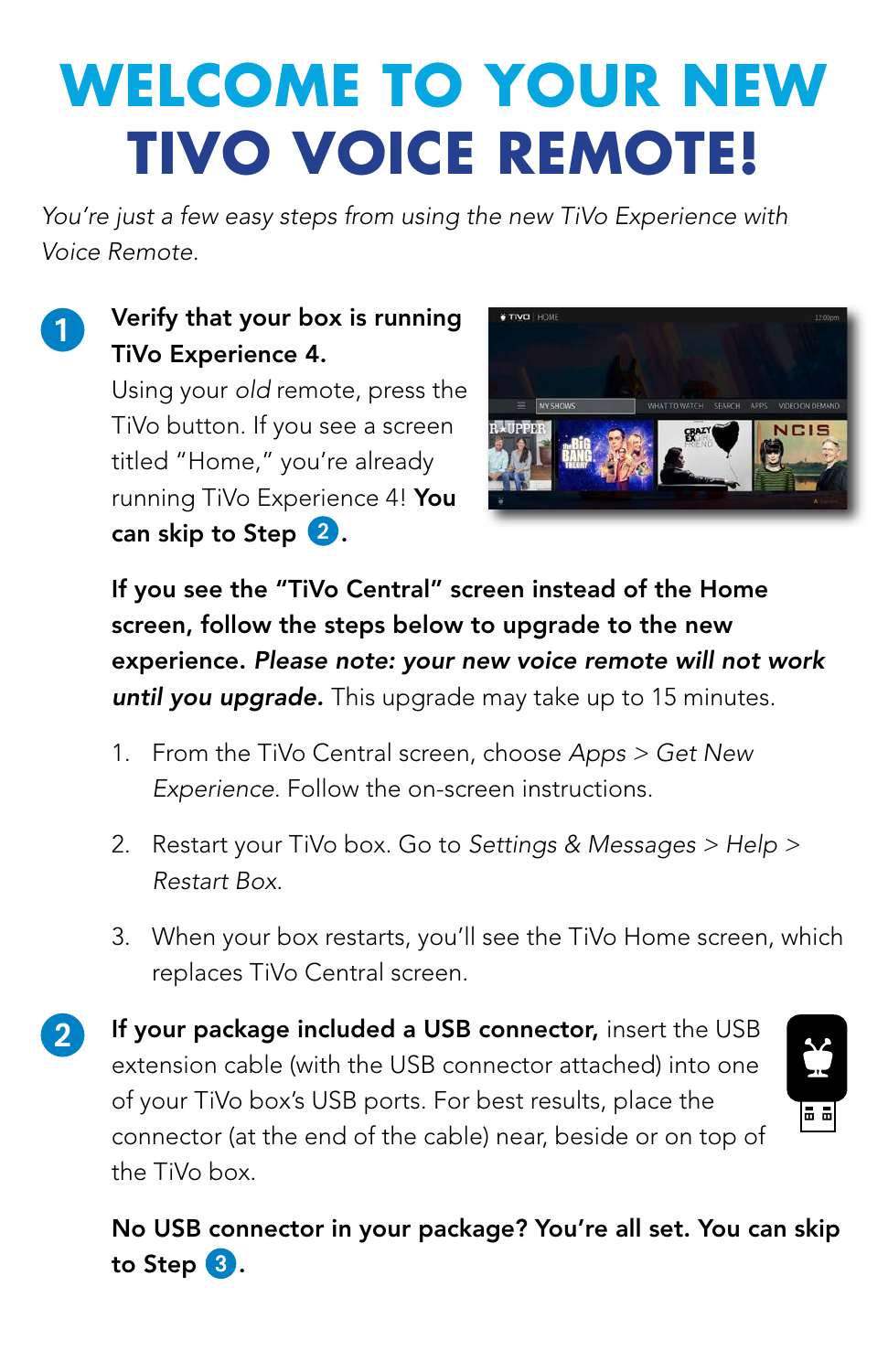Pair your new remote. Remove the back cover of the remote and insert two fresh AA batteries.

- The remote will attempt to automatically "pair" with your TiVo box. If the activity light at the top of the remote flashes yellow with each button-press, the remote is paired.
- If, instead, the activity light flashes red with each button press, you'll need to manually pair the remote to the TiVo box. From the Home screen, choose the menu icon ( $\equiv$ ), then choose *Settings* > *Remote, CableCARD & Devices (Remote & Devices* on Mini*)* > *Remote Control Setup* > *Remote Control Pairing* and follow the on-screen instructions.

3

Program the buttons on your remote. The power, volume, mute, and input buttons can be programmed to control your TV and A/V receiver (or sound bar). 4

> From the Home screen, choose  $\equiv$  > *Settings* > *Remote, CableCARD & Devices (Remote & Devices* on Mini*)* > *Remote Control Setup* and follow the onscreen instructions.



### **YOU'RE ALL SET UP! TURN TO THE NEXT PAGE TO LEARN HOW TO USE YOUR NEW REMOTE**